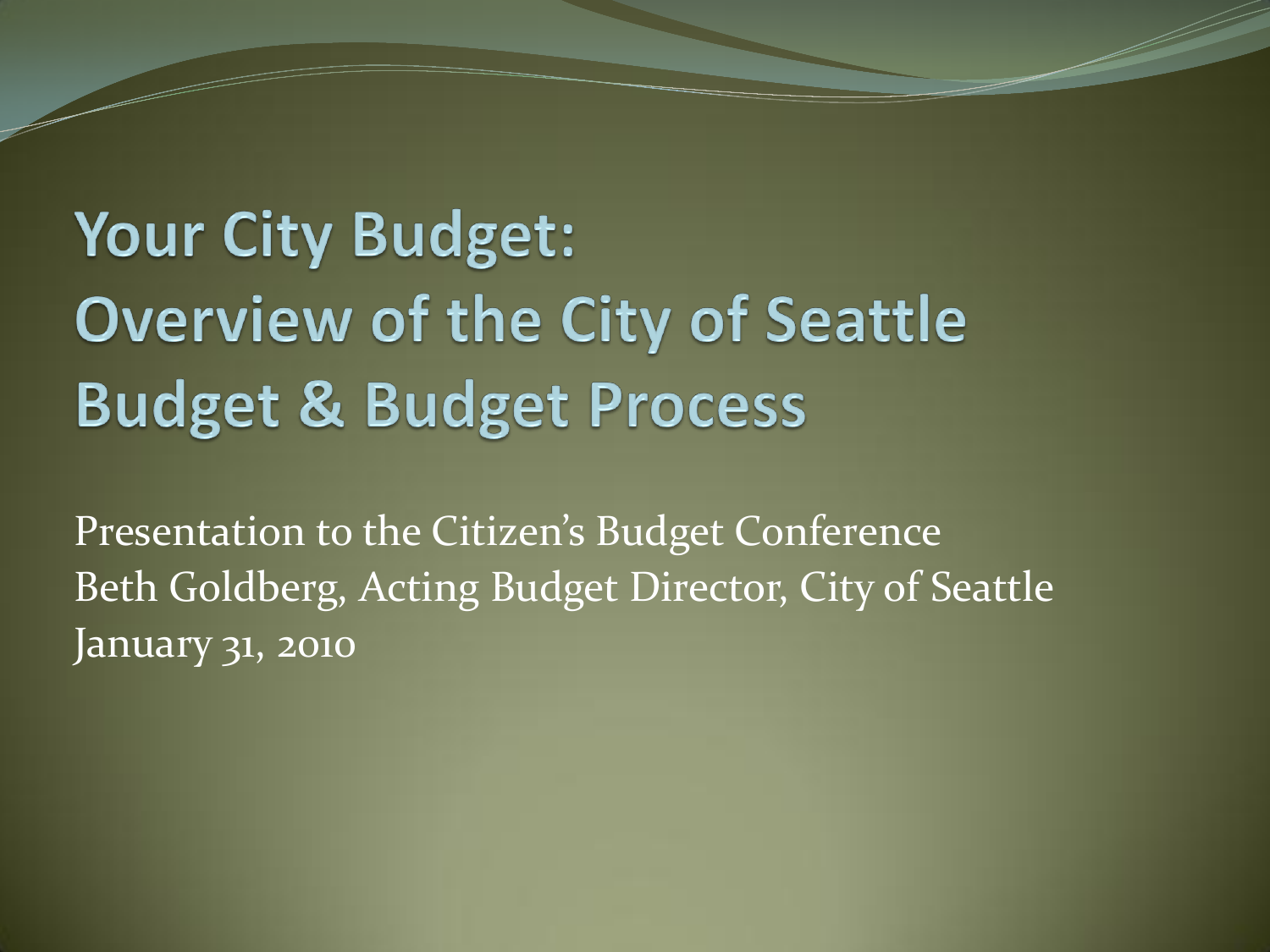# Overview of the 2010 Budget

- The City's 2010 Adopted Budget Totals \$3.8 Billion
	- A majority of City spending is for utilities, public safety, and transportation
	- General Fund represents twenty-four percent

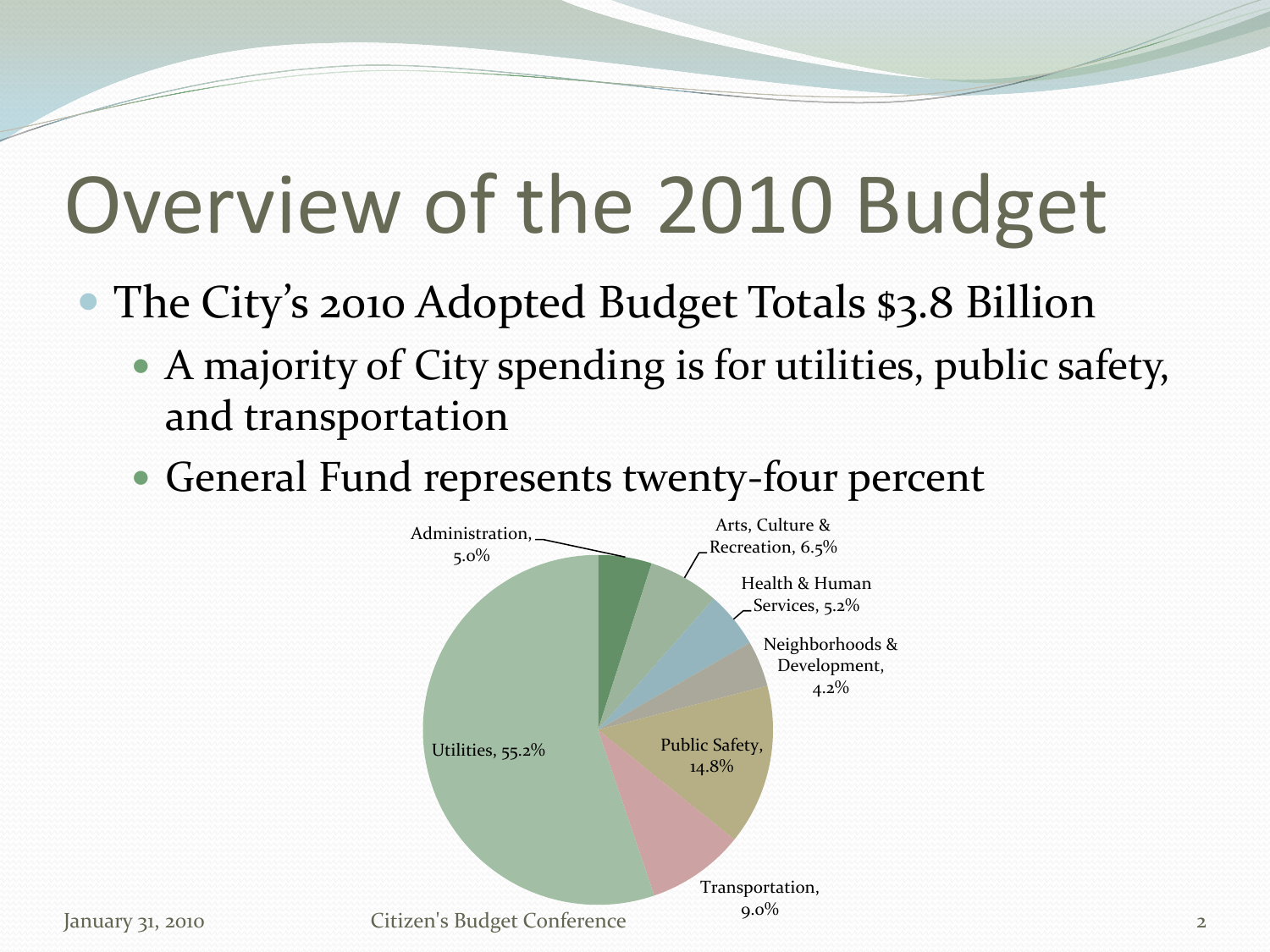# General Fund Overview

### • The General Fund totals \$905.6 million

- A majority of General Fund dollars are allocated to public safety
- General Fund revenues are derived from property, utility, B&O, and sales taxes

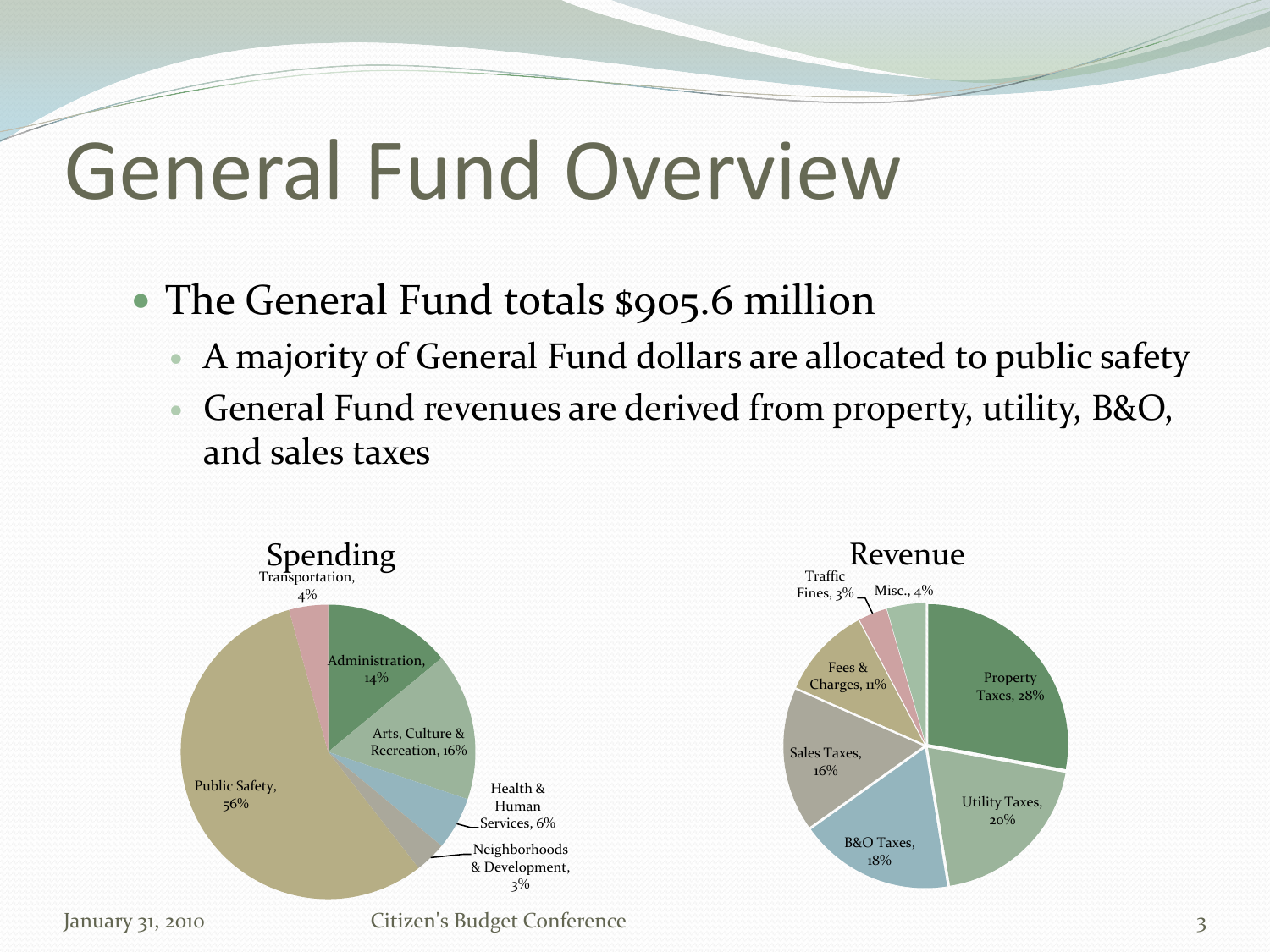# Balancing the 2010 Budget

- Since 2009, the budget has suffered from the impacts of the weak economy, depressing many key revenues
- The 2010 budget closed a \$40+ million General Fund deficit
	- Drew down the Rainy Day Reserve by \$11 million, leaving only \$10 million remaining
	- Other one-time tools totaling \$16 million were used
		- Bond proceeds used to pay on-going debt service
		- Drew down fund balances and offered rate holidays
		- Deferred purchases for equipment and supplies
		- Furloughs

### As we look to balancing the 2011-2012 budget, these onetime tools are no longer available

January 31, 2010 Citizen's Budget Conference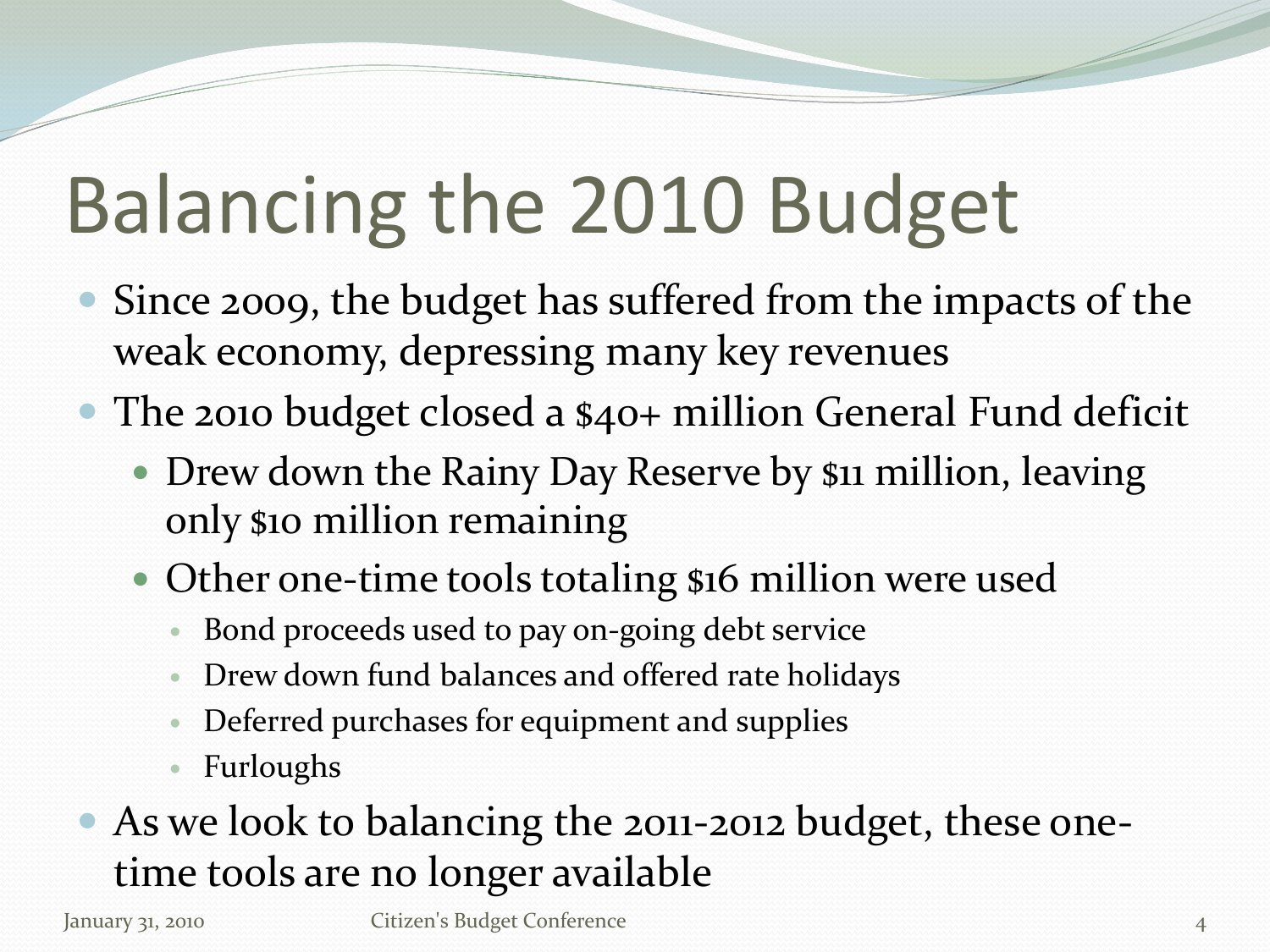## Weak Economy Straining the Budget

- Lingering weakness in the economy putting continued pressure on the General Fund budget
	- Through November 2009, sales tax revenues are down \$17.5 million  $(12.5\%)$  as compared to 2008
	- B&O and sales taxes expected to decline by \$36 million for 2009
	- Real estate excise tax (REET) revenue down  $70\%$  since 2007
	- 2009 year-end revenues coming in weaker than forecast
	- Concerns about the health of the same revenues in 2010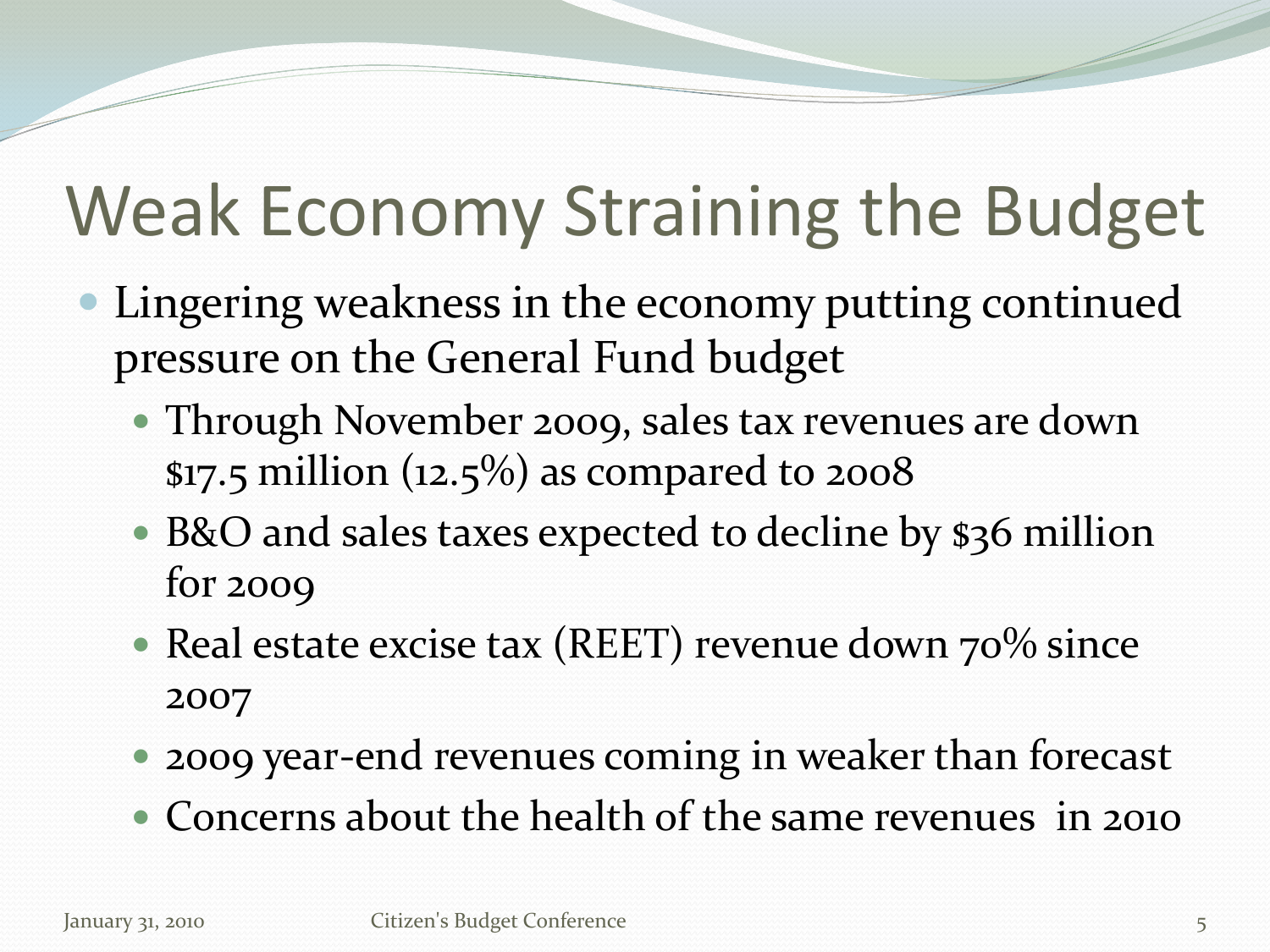## Preliminary 2011 Deficit Forecast

- Assuming a modest recovery beginning 2<sup>nd</sup> quarter of 2010
- Recovery in 2011 and beyond expected to be much more moderate than past recoveries
	- Modest income growth rates as compared to past recoveries,
	- Will keep City revenue growth in check



#### January 31, 2010 Citizen's Budget Conference 6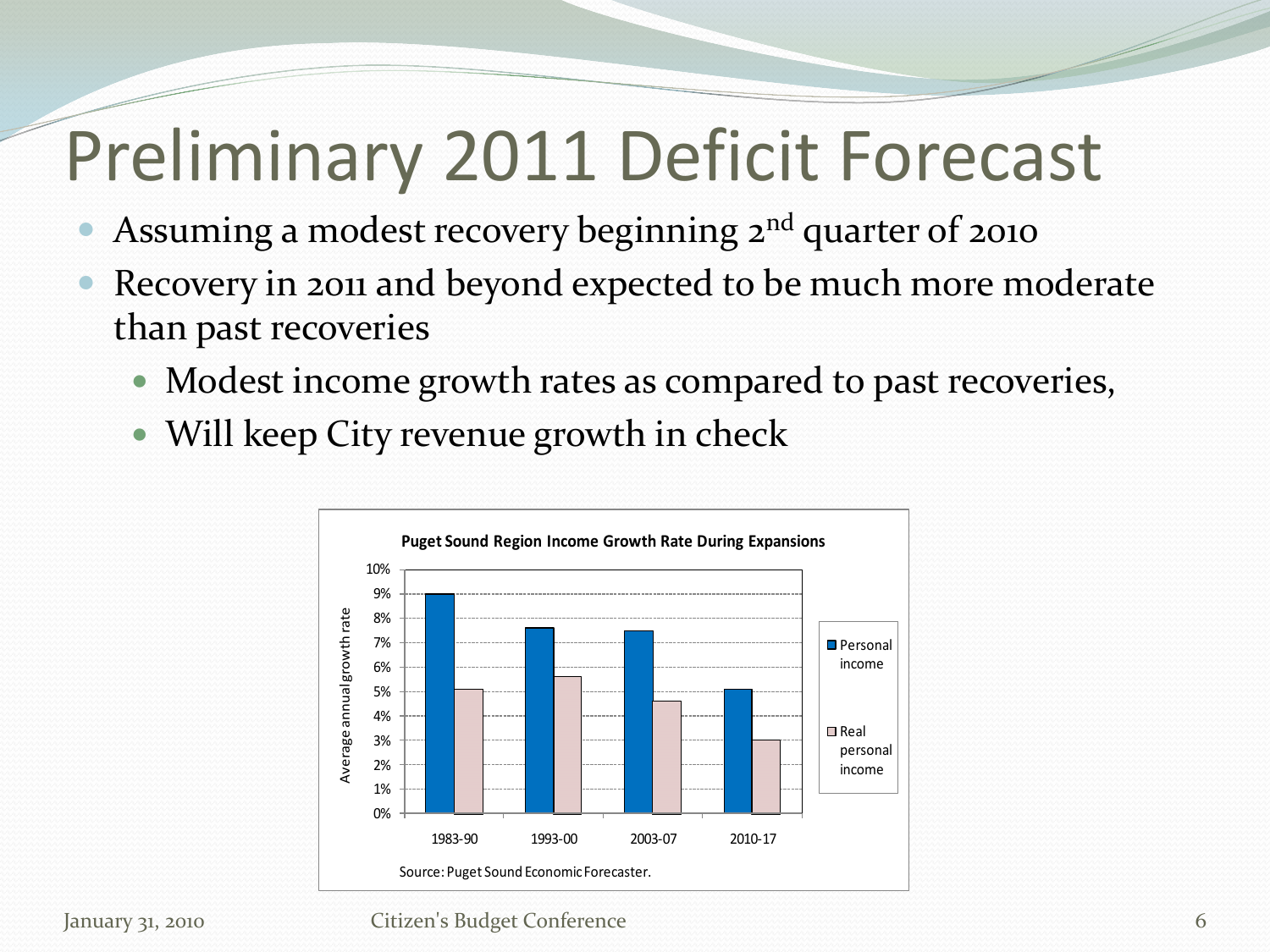### Preliminary 2011 Deficit Forecast

- City's General Fund deficit in 2011 will likely exceed \$50 million
	- $\bullet$  This represents over  $5\%$  of General Fund spending
- Because one-time tools are no longer available, difficult decisions lie ahead
- If solve the 2011 problems with on-going solutions, 2012 budget likely to be a status quo budget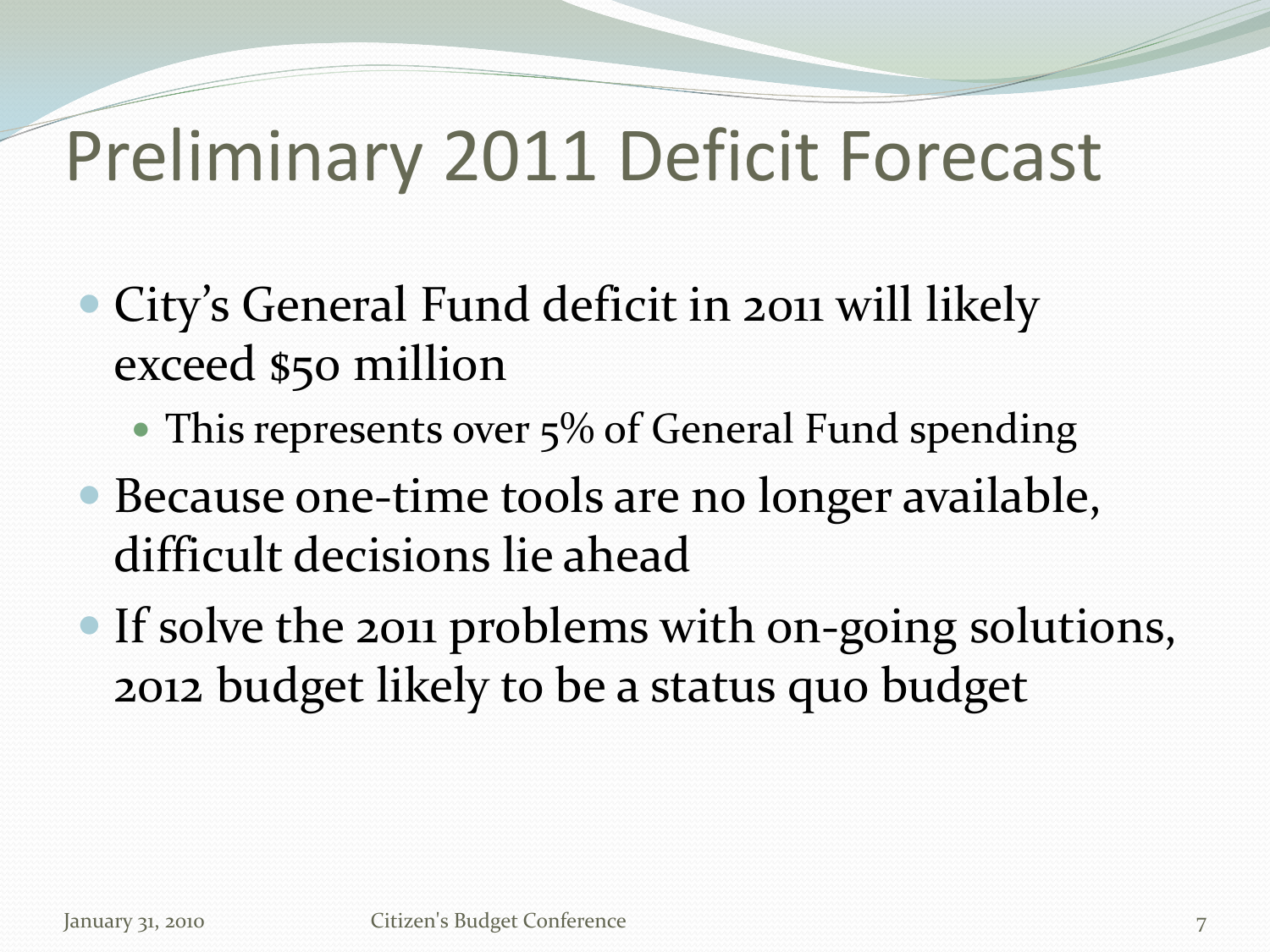### General Fund Not the Only Fund in Trouble

- Seattle City Light faced a \$70 million shortfall in wholesale power revenues due to falling energy prices in 2009
	- Low water volumes as a result of the El Nino effect have lowered wholesale power revenue forecast by over \$25 million for 2010

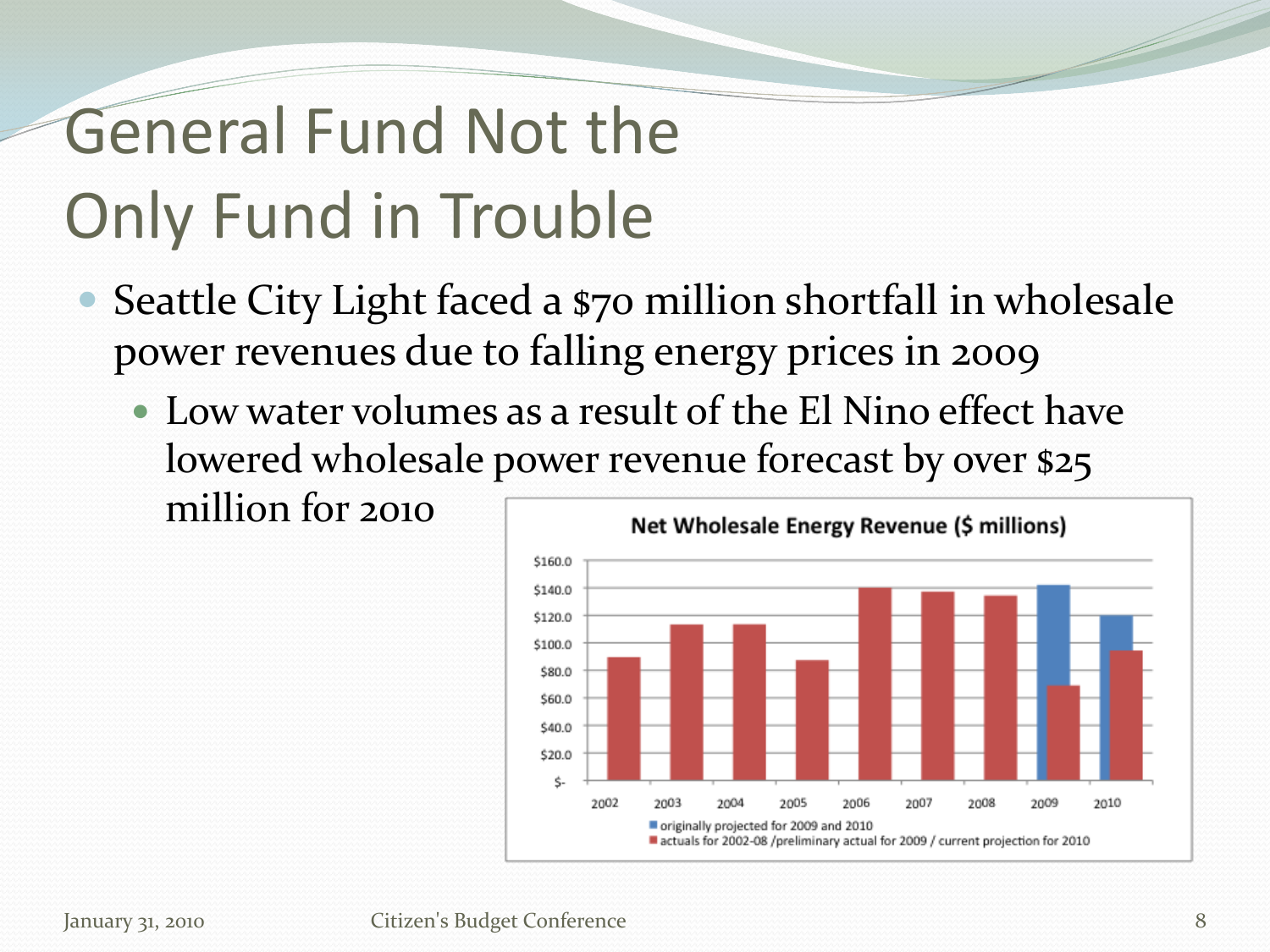### General Fund Not the Only Fund in Trouble

- Department of Planning and Development struggles as a result of declines in construction activity
	- Since 2007, responded to a \$16 million decline in permit revenues
- Seattle Public Utilities Demand for water and solid waste services are down as a result of the economy
	- Many businesses have closed accounts, resulting in less revenue than anticipated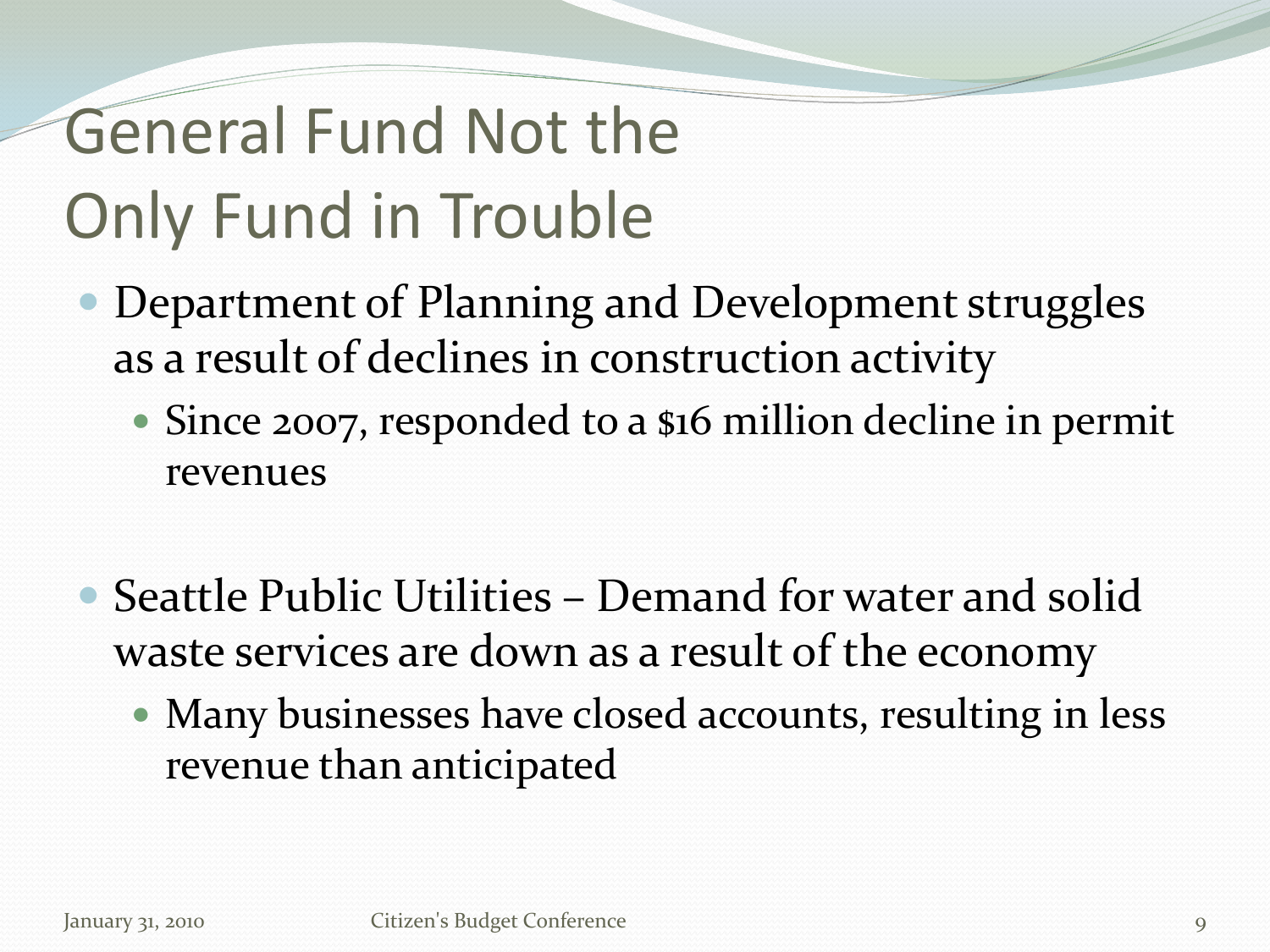### Overview of the 2011-12 Budget Process

- Expected to be a very challenging, with difficult decisions on the horizon
	- Working with the Mayor's Office to develop functional priorities; looking to control spending in 2010
	- Later in the spring departments submit budget issue papers
	- Formal budget requests from departments are due to the City Budget Office in July
	- Proposed budget due to the Council at the end of September
	- Council typically adopts the budget before Thanksgiving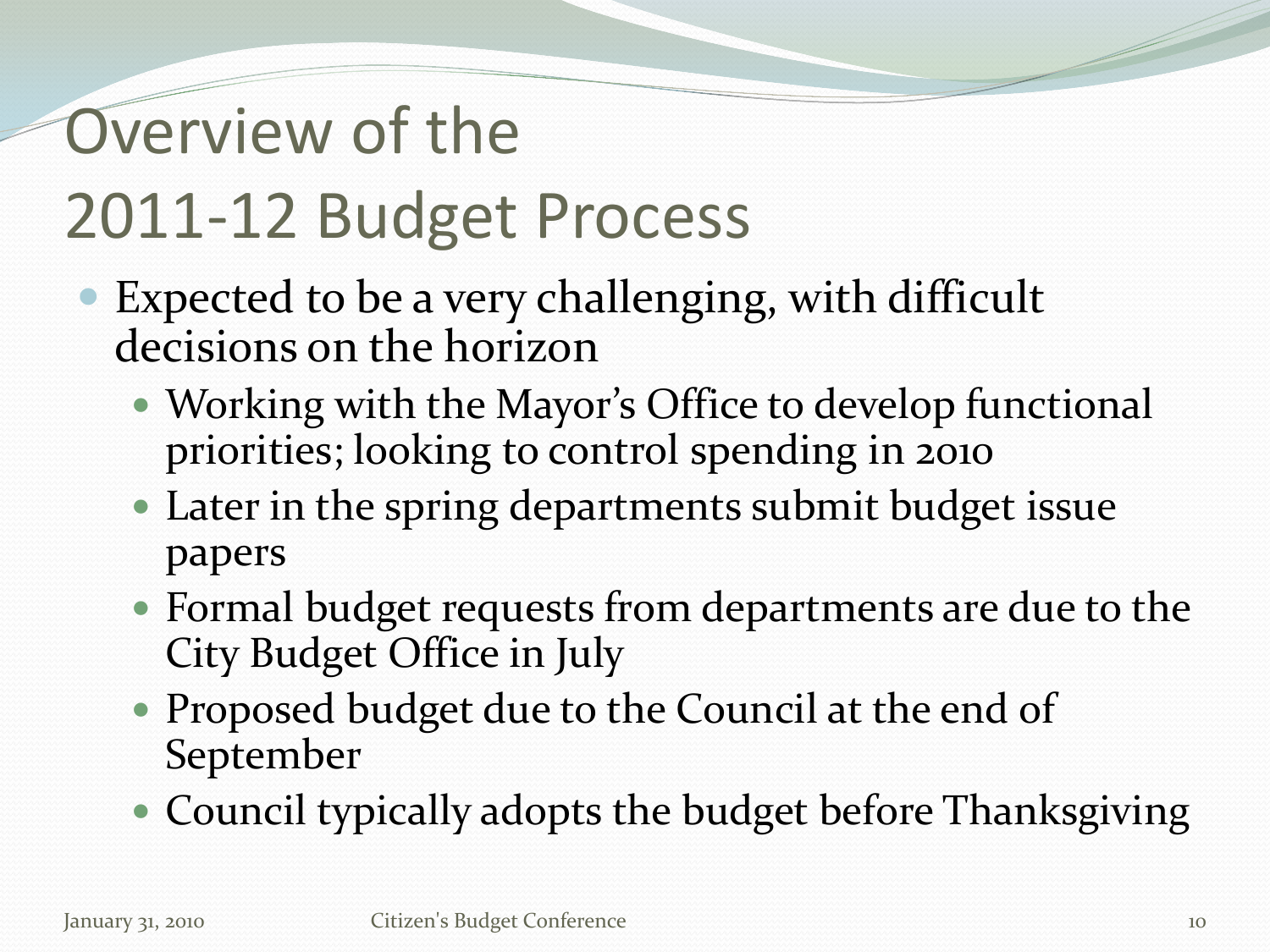# Next Steps

- This is only the beginning of an on-going dialog about the budget
- Difficult decisions lie ahead
	- Not a year for program expansion more a question of what programs to prioritize and preserve
- Deficit projection will be updated later this spring and again in the summer – dependent on a number of variables including the health of the economy
- Mayor will reach out to the community as the process unfolds
- For immediate input, please go to: http://www.pan.ci.seattle.wa.us/mayor/citizen\_response.htm